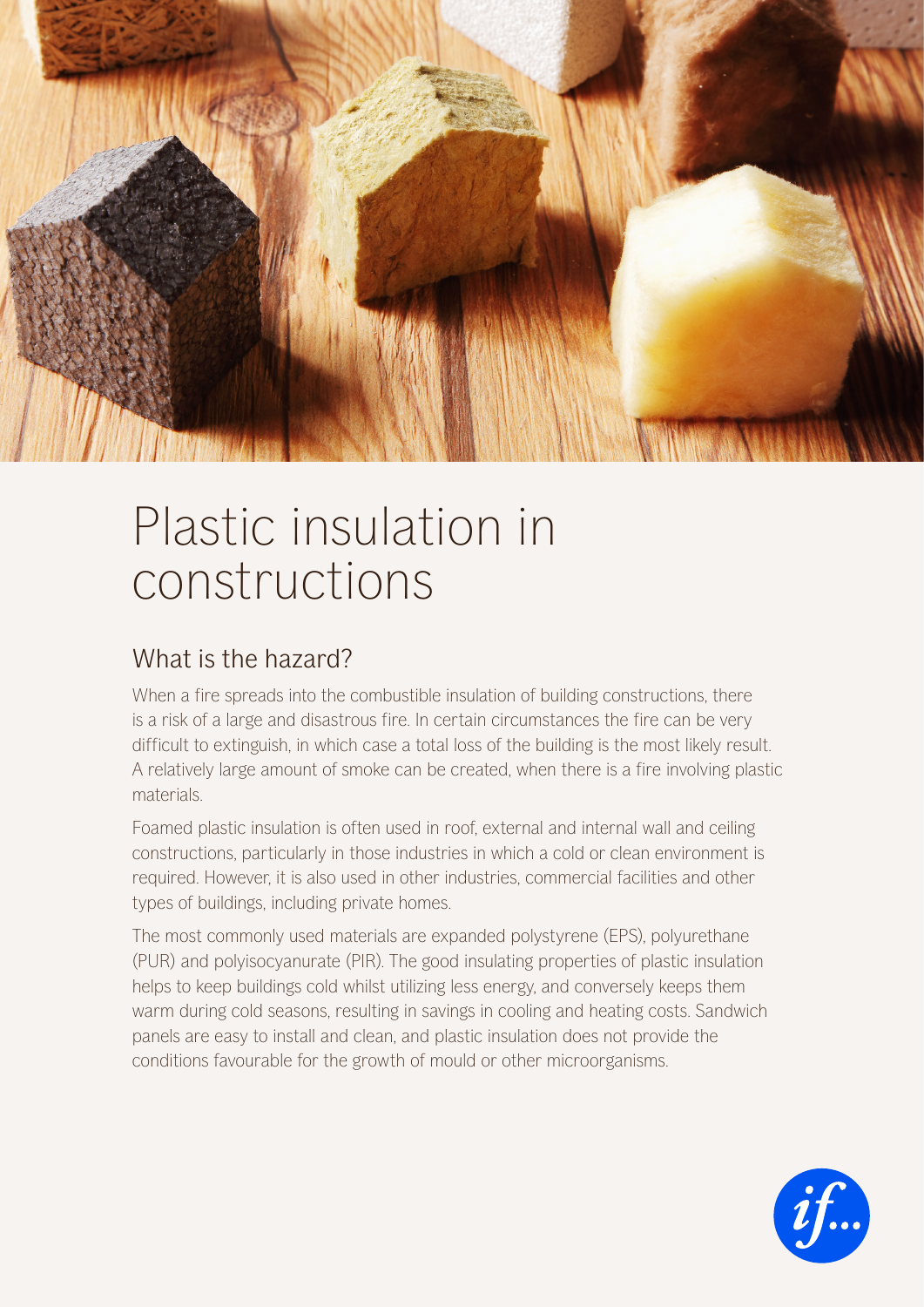## How to reduce the risk

- Replace the combustible insulated panels with non-combustible insulated panels whenever possible.
- When adequate and approved fire sections and fire cells are in place, the spreading of the fire can be limited by these constructions. Note that a wall with combustible insulation should never be accepted as a fire division wall.
- Sandwich panels should be kept in good condition. The panels should be inspected at least monthly for any signs of damage or for any holes with exposed insulation. If any are found then these should be repaired using fireproof materials as soon as possible.
- Service penetrations (pipes, ducts etc.) through sandwich panels should be avoided. If holes and perforations are needed, only low-energy tools should be used and any gaps should be adequately fire stopped.
- Maintain adequate clearance around hot flues to prevent the ignition of the insulation.
- When penetrating the sandwich panels with electrical cables, the cable itself must be protected against the sharp edges of the steel sheets, as the edges may damage the cable insulation and cause a short circuit. The applied sleeve or collar material must be fireproof.
- Electrical installations should not be mounted directly on plastic insulated sandwich panels. Battery charging stations are typical examples of these installations. Heat conducted by a fire or an electrical malfunction of the installation could be enough to set the insulation material on fire. Electrical equipment located near sandwich panels should be thermographically surveyed at least annually.
- Hot work is not allowed directly on or in the close proximity of constructions containing plastic insulation.